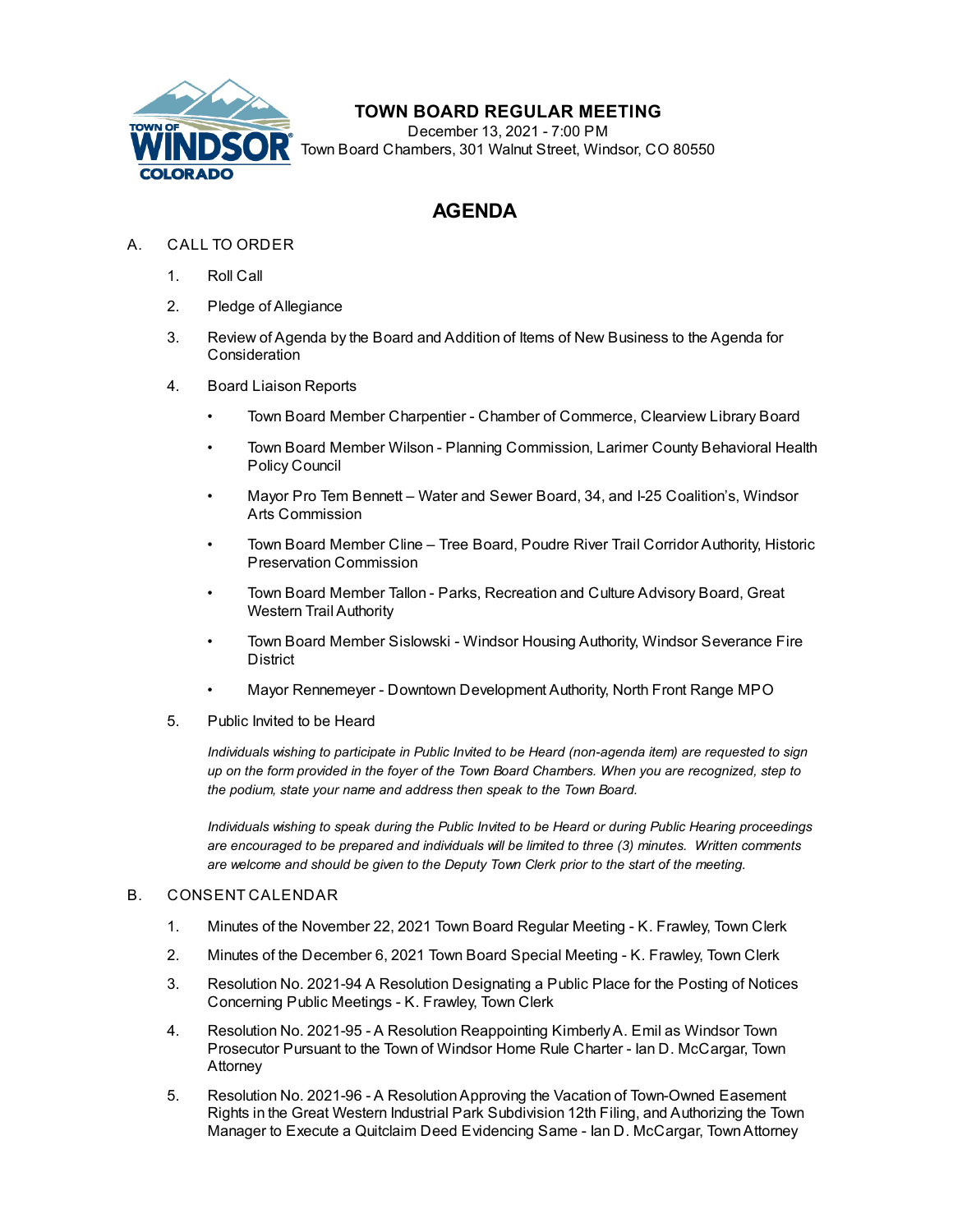- 6. Resolution No. 2021-98 A [ResolutionApproving](file:///C:/Windows/TEMP/CoverSheet.aspx?ItemID=1844&MeetingID=261) and Adopting the December 13, 2021 Intergovernmental Agreement Between the Town of Windsor and the Town of Severance with Respect to Recreational Programing and Facility Use - T. Fotsch, Deputy Director of Parks, Recreation and Culture
- 7. Report of Bills for [November](file:///C:/Windows/TEMP/CoverSheet.aspx?ItemID=1855&MeetingID=261) 2021 D. Moyer, Director of Finance
- 8. Resolution No. 2021-99 A Resolution of the Windsor Town Board Approving the [Accessioning](file:///C:/Windows/TEMP/CoverSheet.aspx?ItemID=1857&MeetingID=261) of Items to the Town of Windsor Museum Collection - T. Fotsch, Deputy Director of Parks, Recreation and Culture
- C. BOARD ACTION
	- 1. Resolution 2021-100 [Recommendation](file:///C:/Windows/TEMP/CoverSheet.aspx?ItemID=1853&MeetingID=261) of Approval Eastman Park Corridor Plan
		- Legislative action
		- Staff Planner, David Eisenbraun, Senior Planner
		- Consultant Presentation; Taylor Plummer, Project Manager
	- 2. Resolution No. 2021-101 A [ResolutionApproving](file:///C:/Windows/TEMP/CoverSheet.aspx?ItemID=1801&MeetingID=261) the Second Amended and Restated Intergovernmental Agreement Between the Town of Windsor and the Windsor Downtown Development Authority Regarding Continued Town Support of the Windsor Downtown Development Authority
		- Legislative action
		- Staff presentation: Shane Hale, Town Manager
	- 3. Ordinance No. 2021-1635 An Ordinance Granting a Franchise by the Town of Windsor to Public Service Company of Colorado for the [Non-Exclusive](file:///C:/Windows/TEMP/CoverSheet.aspx?ItemID=1830&MeetingID=261) Right to Provide, Sell, and Deliver Gas and Electricity to the Town and its Residents Through the Non-Exclusive Reasonable use of Town Streets, Public Utility Easements, and Other Town Property
		- Legislative Action
		- Staff presentation: Brandon Dittman, Special Counsel
	- 4. Resolution No. 2021-102 A [ResolutionApproving](file:///C:/Windows/TEMP/CoverSheet.aspx?ItemID=1807&MeetingID=261) and Adopting a Memorandum of Understanding Dated October 25, 2021, Between the Town of Windsor and Public Service Company of Colorado with Respect to Certain Matters Affecting Use of Utility Underground Funds
		- Legislative action
		- Staff presentation: Brandon Dittman, Special Counsel
	- 5. Resolution No. 2021-103 A [ResolutionApproving](file:///C:/Windows/TEMP/CoverSheet.aspx?ItemID=1508&MeetingID=261) the Incentive Agreement for Gotham **Greens** 
		- Legislative action
		- Staff presentation: Stacy Miller, Director of Economic Development
	- 6. Resolution 2021-104 Initiating Annexation [Proceedings](file:///C:/Windows/TEMP/CoverSheet.aspx?ItemID=1834&MeetingID=261) for the Trevenna Annexation
		- Legislative action
		- Staff Presentation: Paul Hornbeck, Senior Planner
	- 7. Resolution No. 2021-97 A [ResolutionApproving](file:///C:/Windows/TEMP/CoverSheet.aspx?ItemID=1842&MeetingID=261) a Mosquito Management Services Agreement Between the Town of Windsor and Vector Disease Control
		- Legislative action
		- Staff Presentation: Paul Schwindler, Deputy Director of Public Works and Brian Rowe, Public Works Superintendent
	- 8. Resolution No. 2021-105 Authorizing a Modification to the Downtown Corridor Plan with respect to Building Height in a Special Height [ExceptionArea](file:///C:/Windows/TEMP/CoverSheet.aspx?ItemID=1838&MeetingID=261)
		- Legislative action
		- Staff Presentation: Scott Ballstadt, Director of Planning
	- 9. Ordinance No. 2021-1641 An Ordinance Fixing the Compensation of the Municipal Court